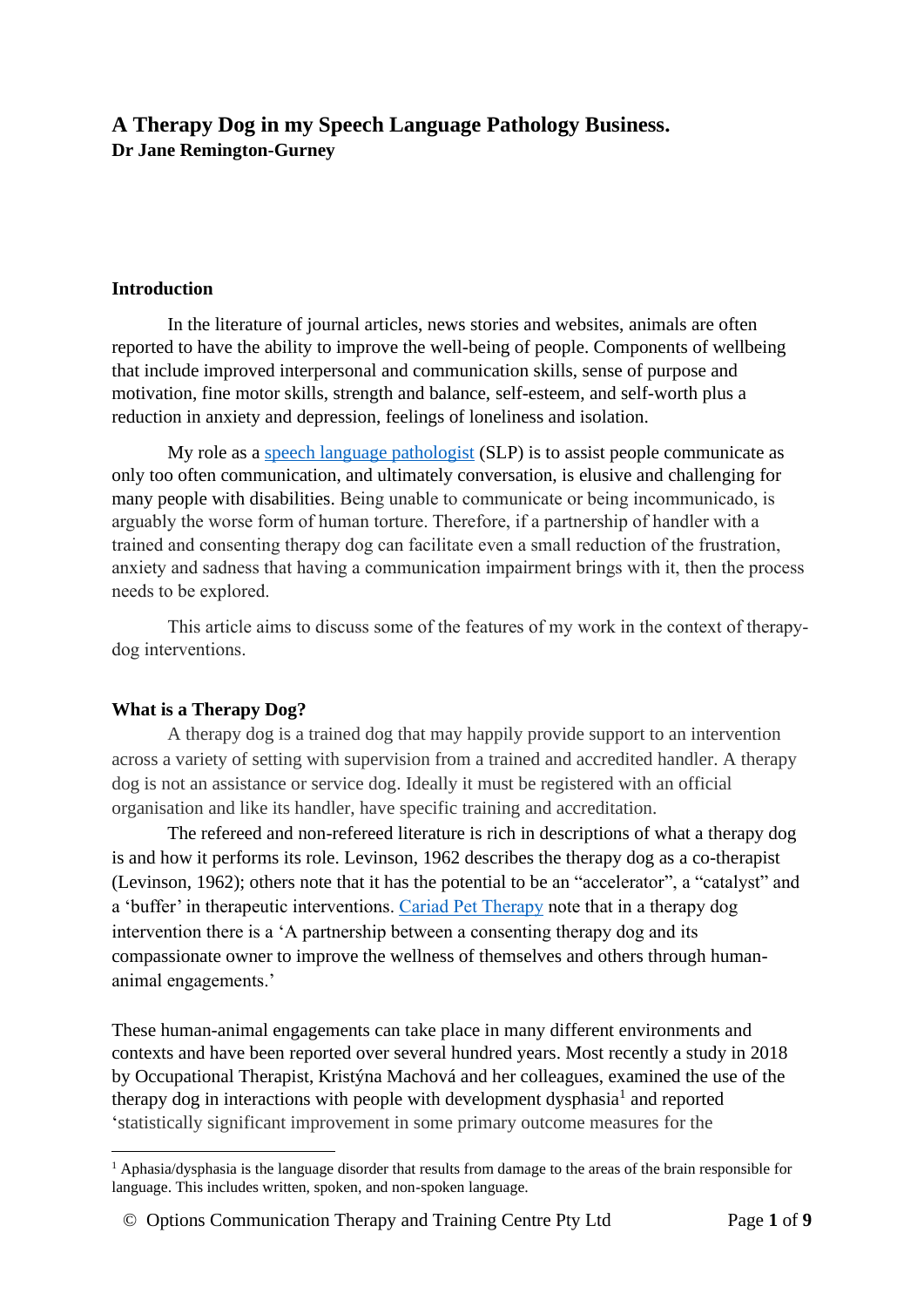experimental group over the control group', where conventional speech therapy was used. In 2019, Anderson, Hayes and Smith reported that in their study "results suggest that animal assisted therapy is a potentially valuable tool for speech-language pathologists working with children who have severe delays in communication skills"*.* In the same year, In 2019, Jess Hill (also an occupational therapist), was the lead author of an article that reported on a systematic review of the literature surrounding ASD-social behaviours and the role of canine assisted interventions. This article called for more robust measures to be used by researchers but acknowledged that 'dogs demonstrate abstract thinking, as well as understanding for both verbal and non-verbal language, for example, following gesture and eye-gaze' (p.613). Gee et al (2021) draw our attention to the impact of the therapy dog within the biopsychosocial model to human 'self', noting positive impacts in the domains of biological, psychological, and social wellbeing. Reference to therapy dog interactions and outcomes within the context of domains is a feature referred to by Mellor (2020) and his work towards a revision of the [Five Freedoms](https://www.animalhumanesociety.org/health/five-freedoms-animals) in animal welfare.

Therapy dog interventions fall into Animal Assisted Therapy and governance through policies, practice and ethical guidelines and scant [Legislation.](https://kb.rspca.org.au/article-categories/animal-welfare-legislation/) [Animal Assisted Interventions](https://aai-int.org/wp-content/uploads/2021/04/AAA-Public-Booklet-Watermark-27-April-2021.pdf)  [International](https://aai-int.org/wp-content/uploads/2021/04/AAA-Public-Booklet-Watermark-27-April-2021.pdf) notes that the overarching goal is to:

*'promote wellbeing and benefits for humans and provide a positive experience for the animal without force, coercion, or exploitation' (p.3).*

Within the governance there are standards for accreditation, and for practice, and standards for the ethical participation of all participants. There is also strong reference to the Five Freedoms in animal welfare:

- 1. freedom from hunger and thirst
- 2. freedom from discomfort
- 3. freedom from pain, injury, or disease
- 4. freedom to express normal behavior
- 5. freedom from fear and distress.

However, in recent years there is a proposal to move away from these five freedoms to a [model of five domains](https://www.ncbi.nlm.nih.gov/pmc/articles/PMC7602120/) as 'an explicit means to effectively and systematically' evaluating animal welfare and considering the implications to a wide range of human–animal interactions.

As my own research applied the theory of dynamic systems I was drawn to this model and the reference to 'dynamic interactivity of virtually all mechanisms in the body' and potential for 'imbalances or disruptions' (Mellor et al 2020). The interconnectivity of systems or domains with attention drawn to all participants in an interaction is something that can be explored at a macro or, using transcription notation – at a micro level.

The [Delta](https://www.deltasociety.com.au/) Organisation encapsulates the use of the therapy dog as:

"A goal-directed intervention in which an animal that meets specific criteria is an integral part of the treatment process".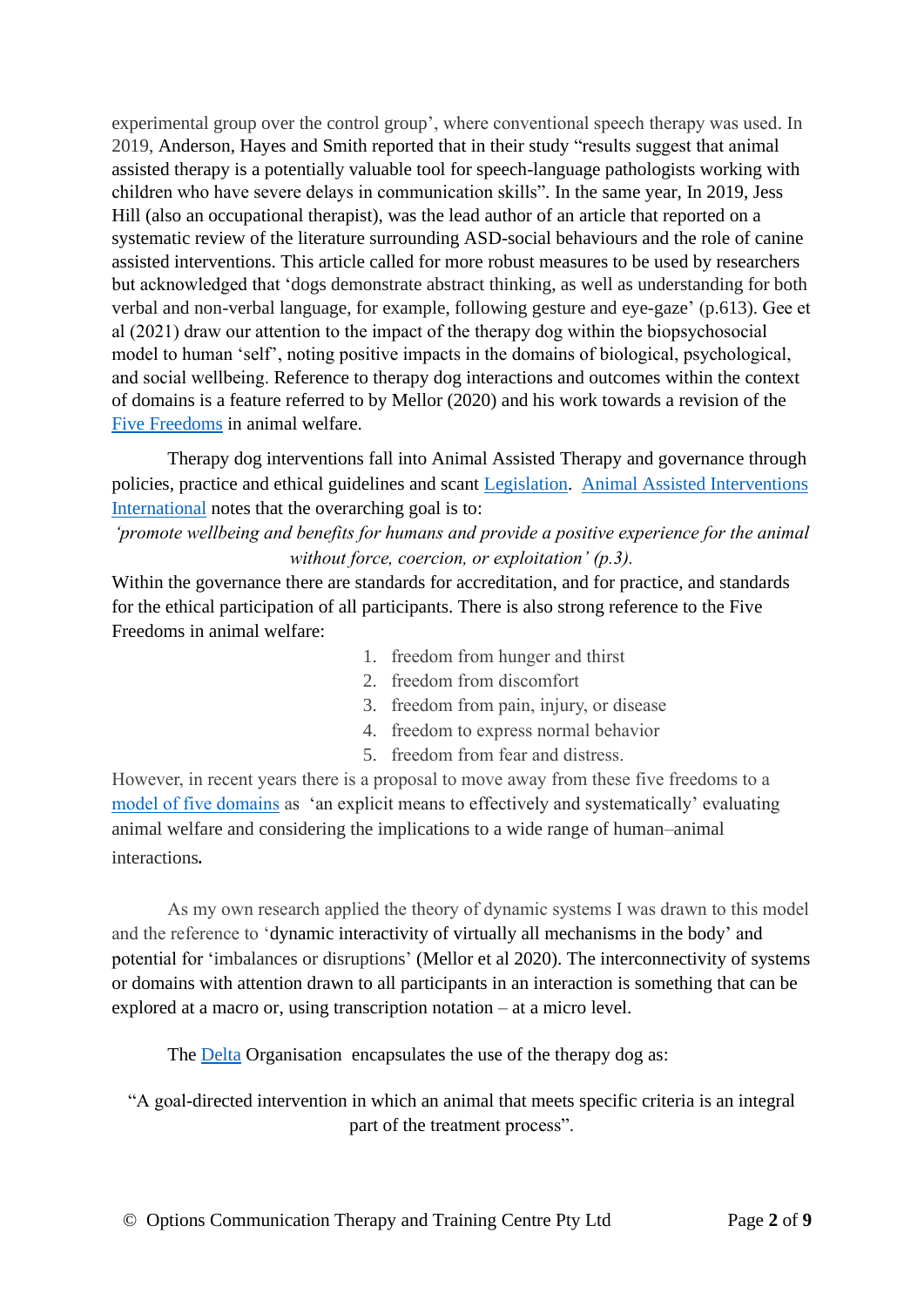#### **What is a Speech Language Pathologist?**

A speech language pathologist (SLP) is also known as a speech therapist and provides assessments and interventions that aim to improve or maintain any aspect of communication, conversation, and oral skill activities such as eating and drinking. The assistance provided by a SLP may be to people who have acquired their disability as a result of an injury or illness, or it may be developmental.

As a speech language pathologist working in the field of severe communication impairment, I work with people who have limited or no functional speech and also, people who have difficulties with social understanding and appropriate expression of social language. With the onset of Covid, my service delivery switched predominantly to online and included the creation of [online and self-paced training courses](https://drjaneremingtongurney.podia.com/) for communication partners.

The majority of my clients use Key Word Signing and visual communication displays or assistive technologies. They rely on visual language, strategies that maintain good sensory regulation and excellent communication partner skills. Whilst most of my clients have autistic spectrum disorder (ASD), some also have challenges that include epilepsy, poor emotional regulation, central auditory processing disorder, attention deficit and delayed integration of reflexes. These issues can precipitate the need to respond with accommodations such as maintaining a calm, but conducive learning environment and an environment that is fun, motivating and enjoyable for everyone (including the therapy dog).

#### **Implications for the client and the therapist.**

The majority of reports that I have read in the literature indicate that a therapy dog can act as an accelerator to therapeutic interventions and that positive changes are often seen in contexts where there is less '*risk of criticism, rejection, evaluation, punishment, inattention, judgment and unsolicited advice*' ( LaFrance, Garcia and LaBreche 2006.p.1). These authors also note that the therapy dog may be a '*catalyst for breaking this negative cycle of social interaction in persons with aphasia'*. The therapy dog offers no judgement to how communication might be expressed. Macauley (2006) refers to this as the "unconditional acceptance for the disordered speech that is produced" and adds that the adults in her study, with [aphasia,](https://aphasia.org.au/about-aphasia/) "*enjoyed the AAT sessions more than the traditional sessions and looked forward to their therapy sessions when the dog would be present with great anticipation*" (Beth Macauley, 2006. p.363). Whether in a triangular or diamond formation<sup>2</sup>, there are important implications for the speech language pathologist who is seeking to engage with clients on a regular basis with strategies and tools that have been shown to produce positive outcomes in a fun and engaging environment.

There are also implications for researchers and clinicians, as shown in Olga Solomons' work, for the use of transcription to better understand what is happening in interactions where a therapy dog is used and why. My own research examined human-centred relationships and part of this exploration was to use transcription and notations for a micro analysis of what happened in interactions and how. In the process I identified literature that used transcription and notation for interactions where animals, such as dogs [\(Tannen, 2004\)](#page-8-0)

<sup>&</sup>lt;sup>2</sup> Triangular formation includes the clinical handler, client, and therapy dog whereas the diamond formation includes a clinician who is not the dog handler.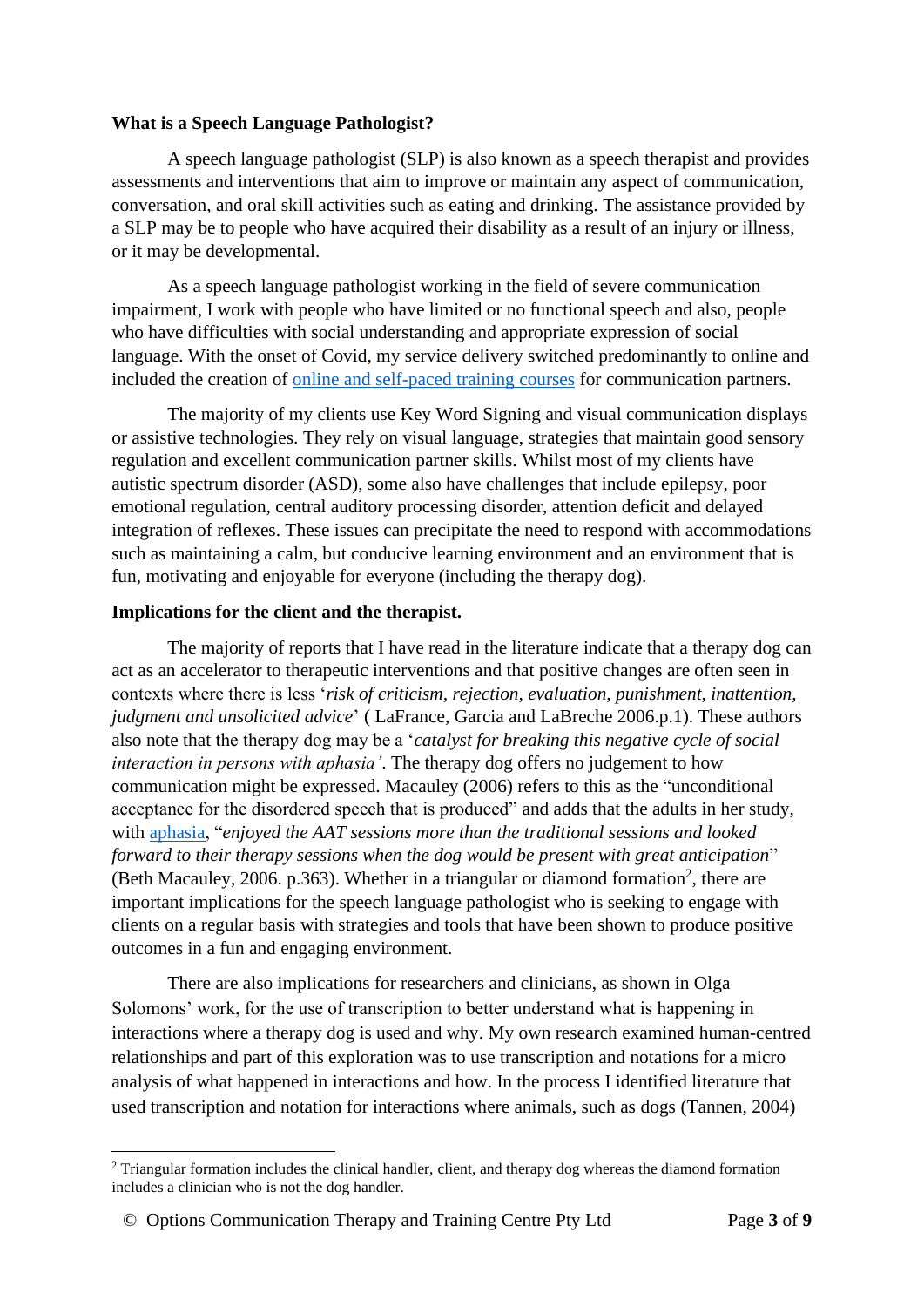was involved. Although time consuming, transcription is a useful tool to 'see' what happens and provide a depth that goes beyond merely describing interactions. For example, compare the following:

a) a description of an event that includes a therapy dog handler, the dog, and a teenager.

Therapy Dog is sitting between handler and teenager. The teenager calls the dog 'Lucy', and the dog goes to him.

b) a transcribed and notated version where the interaction records eye gaze, proximity, timing, volume, wait time and body language.

Handler  $1 >$  Therapy Dog  $2 >$  <Teenager (smiling)

Teenager: (…3) **Loo**=cee

Dog: (eye gaze back to handler)

Handler: <sup>o</sup>yes<sup>o</sup>

Dog:  $(...2)$  {tail wagging symmetrically} moves to teenager {opens arms}

Interpretation: The Therapy dog is positioned within 1 metre of the handler and 2 metres of the teenager. While the handler's gaze is to the dog, the teenager, and the dog share eye gaze. After 3 seconds the teenager calls the dog's name with a loud and sing song tone. Immediately the dog looks to the handler who replies 'yes' in a very soft tone. After a 2 second delay the dog moves to the teenager. In this transcription it can be seen that the dog is responding to the handler. Arguably the second way of recording an interaction with transcribed observations provides a clearer view of the sequence of events and the turn taking that occurred.

## **A Therapy Dog in My Clinic**

After completing my PhD in [Strategies and Styles used by communication partners.](https://drjaneremingtongurney.podia.com/) I was keen to learn more about the sixth conversation style that my research had identified. This style was labelled "you me and something else" and featured interactions where there was an object or something else as an integral part of a conversation. Inspired by the work of Tannen and later by [Christina Hunger](https://www.thecambridgelanguagecollective.com/politics-and-society/christina-hunger-owner-of-the-worlds-first-talking-dog)

My [Golden Retriever Charlotte](https://youtu.be/AI3U7UrN-AE) had graduated at Level 4 obedience and was able to 'watch my back', recall off lead, listen solely for her name followed by a command and move through distraction mazes. Together we completed our Therapy Dog Handler course and began working as a team. When Charlotte died unexpectedly, her successor Bonnie began her Therapy Dog journey with me. Both dogs feature in some of the photos shown herein.

A therapy dog in my clinic has assisted my clients and the people who provide client support to learn about five key components of conversation. Namely, vocabulary, attention/eye contact, turn taking, and self-regulation. These will now be discussed in more detail.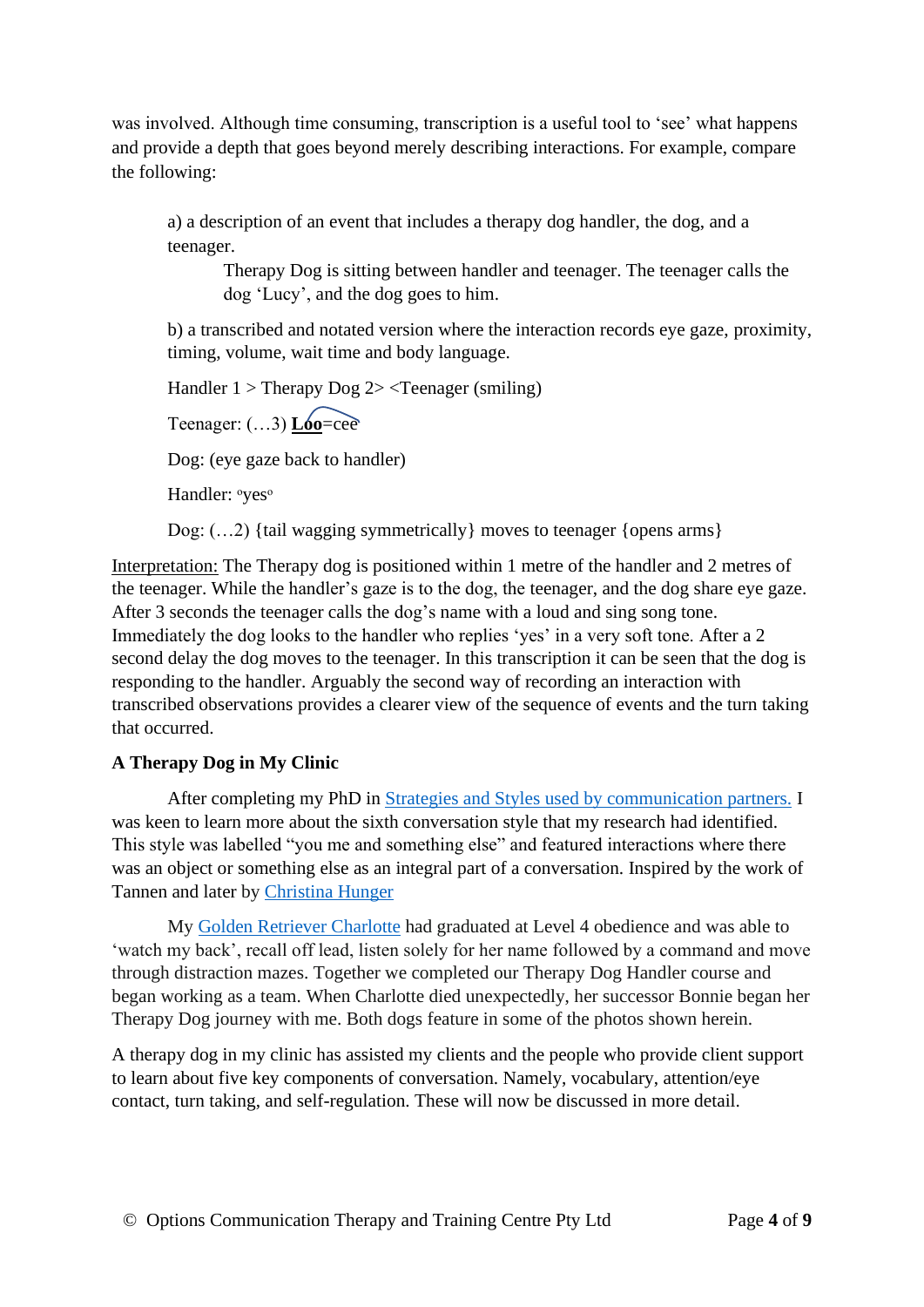### 1. Vocabulary

One of the tools used in my work is the communication dictionary. This is used to record a person's vocabulary – noting not just the word. but how it is expressed, what it means and what the communication partner should do in response. Here is an example...

| Word or signal  | How it is said   | What it means       | How you can respond        |
|-----------------|------------------|---------------------|----------------------------|
| I stiffen my    | With extreme     | Please stop talking | Acknowledge and be quiet   |
| body and        | tension like a   | or go away, this is | or politely leave.         |
| grizzle.        | spasm            | my time!            |                            |
| Turn my head to | Very small and   | Yes                 | Acknowledge and develop    |
| left            | subtle           |                     | the conversation.          |
| $4$ o'clock?'   | Without question | Please reassure me  | Acknowledge calmly,        |
|                 | tone (as yet)    | that mum is coming  | reassure and try to divert |
|                 |                  | home at 4 o'clock.  | gently. Use Key Word       |
|                 |                  |                     | Signing and visual         |
|                 |                  |                     | language tools.            |

As you can see, whether the word is spoken or non-spoken, there is a significant need to know and understand what each signal means. The same hold true for a dogs' vocabulary. So, in sessions we might explore what the therapy dog signals are, what they might mean and why.

| Word or signal       | How it is said    | What it means      | How you can respond         |
|----------------------|-------------------|--------------------|-----------------------------|
| Offers left paw      | Little skip       | Help meI           | Think about context. She    |
|                      | movement of paw   | want               | may want you to find        |
|                      | from sitting      | May also be used   | something or give her       |
|                      | position.         | when she has lost  | something (including        |
|                      |                   | something or is    | information)                |
|                      |                   | confused.          |                             |
| Yawn                 | Looks just like a | I am stressed or I | Check self and context for  |
|                      | 'tired' yawn but  | am picking up on   | stress dog may be           |
|                      | dog not tired.    | your stress.       | experiencing. Remove or     |
|                      |                   |                    | modify stressor.            |
| Eye gaze to toilet   | Very quick eye    | I want an empty    | Tell her 'finished' or 'all |
| roll holder, and     | gaze. Sometimes   | toilet roll.       | gone' and do NOT give her   |
| then in sequence     | with a shuffle    |                    | empty toilet rolls.         |
| to floor where       | back to get your  |                    |                             |
| toilet rolls are and | eye contact again |                    |                             |
| up to shelf where    | and she repeats   |                    |                             |
| new ones kept.       | herself.          |                    |                             |

This can be a valuable activity particularly if carers are of the belief system that speech is the only vehicle for thought, that non-speech methods are too hard for anyone to learn, and that they know what the person so well that they know what he/she wants. I also make a visual communication chart for some people to see how language can be represented and images pointed to. For example, I might ask a client what they see the dog doing or how they would give feedback.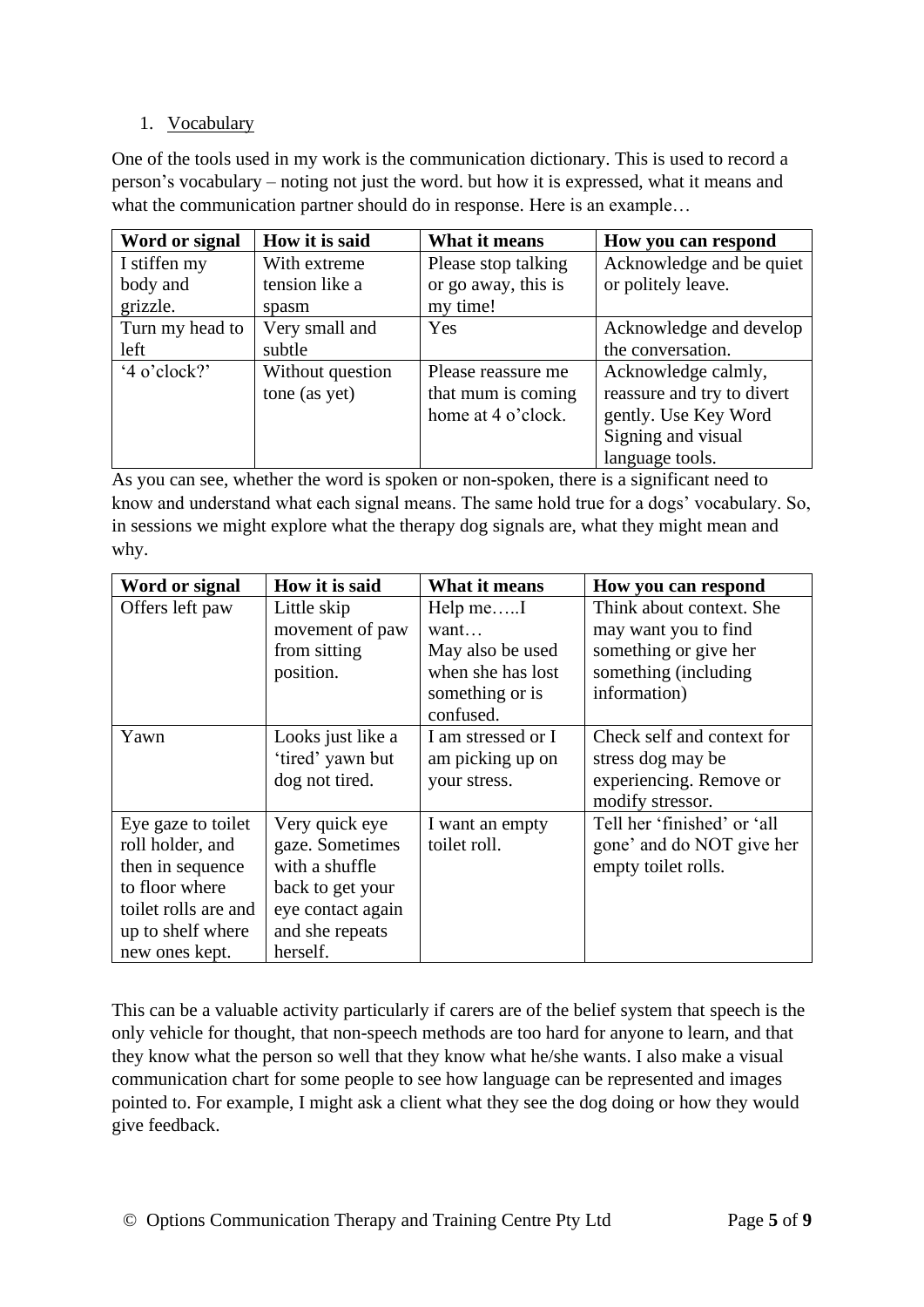

### 2. Turn taking

Turn taking happens when one person allows time for another person to share their thoughts with spoken or non spoken language. Often, my clients will need to learn about interuption and providing sufficient wait time for a smooth and fluent exchange of turns to take place. In my experience, using choice making activities with the therapy dog can be a great way to demonstrate the turn taking process and that conversation can be framed within a sequence of someone initiating (often with a question), another person responding (the answer) and the first person then providing feedback.

Here is Charlotte, taking it in turns with the online client to see what is involved in the activity 'touch' the toy that I name (rat/cat; phone/bone;). For example, wait for the person to stop speaking, have a stable base of support, look, listen, think about the answer, then answer. In the second photo Bonnie is doing a similar task with househld objects. These are 'tricks' are consentious and the dog enjoys for short periods of time.





These activities might also open opportunities for discussion of emotional responses, clarification and repair strategies in conversation e.g. how do you feel when you get an answer wrong? How can you say that again in a polite way? What happens when someone doesn't wait until the speaker has finished before they answer?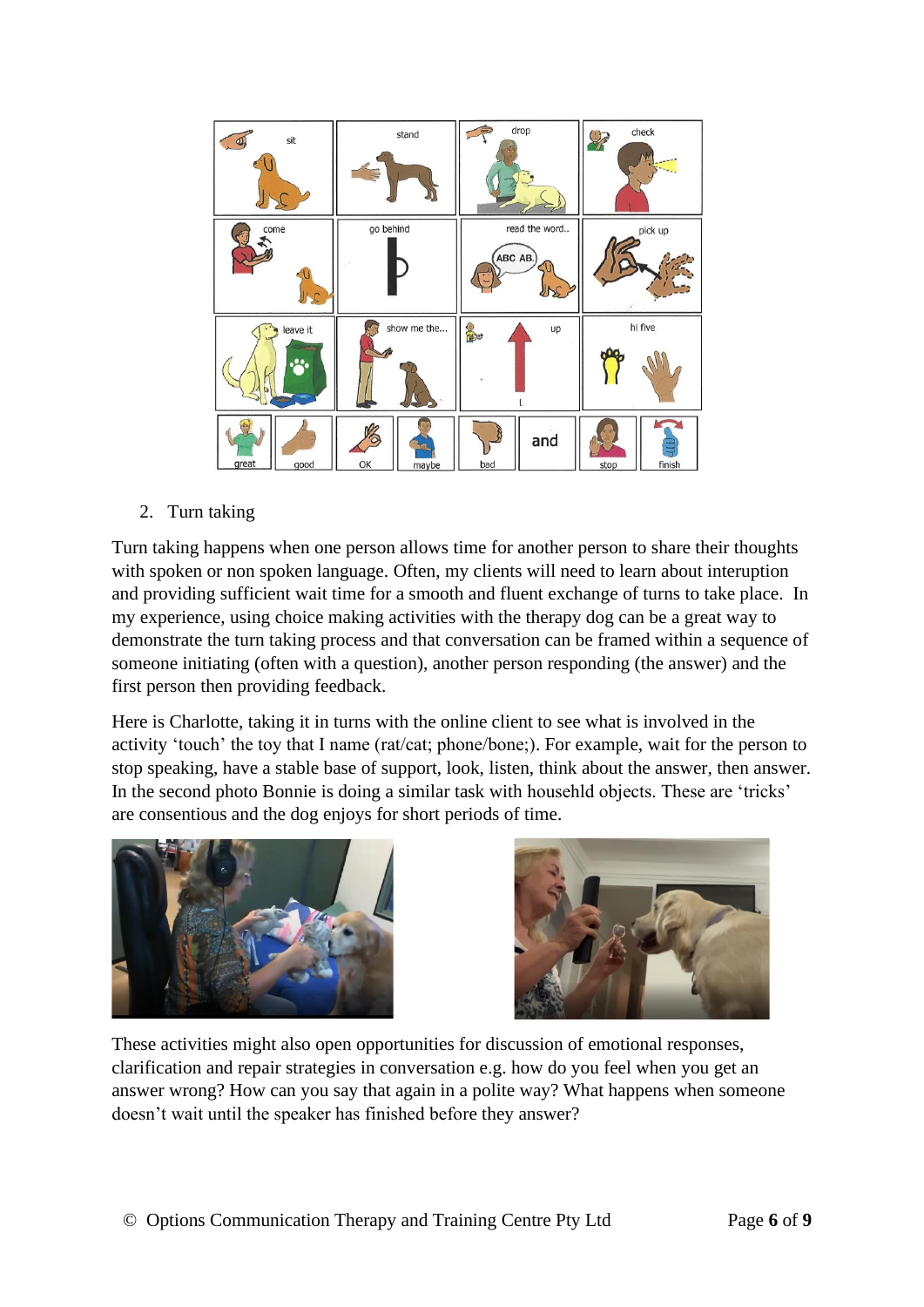### 3. Attention and eye contact

My clients may have compounding or co-morbid challenges including [ADHD.](https://www.adhdaustralia.org.au/about-adhd/what-is-attention-deficit-hyperactivity-disorder-adhd/) They may find showing attention through active looking and listening, a huge challenge. They may also not have the social understanding to know that a communication partner relies on certain nonverbal signals to make judgements. As one client once said "Wow! So you mean I got all those detentions just for not looking at the teacher when she was talking to me? But I WAS listening!! Eye contact can be particularly challenging but it remains in our culture, 'a fundamental aspect of nonverbal communication' [\(Jongerius, 2020\).](https://www.researchgate.net/publication/340791385_The_Measurement_of_Eye_Contact_in_Human_Interactions_A_Scoping_Review) [Davidhazar](https://www.cambridge.org/core/journals/infection-control-and-hospital-epidemiology/article/abs/interpersonal-communication-a-review-of-eye-contact/0A5931C4FF6DD7A2C1F92EFF875CAEEE) (2016) notes that "lack of eye contact may be interpreted as lack of interest or concern, lack of agreement or preoccupation with something else". One thing I have noticed is that eye contact, attention to person and duration of attention to all stages of conversation appear more sustained and enjoyed when there is a therapy dog involved.



Eye contact at greeting & farewell. Eye contact to screen. Eye contact to learn.

Often I will screen shot from recorded sessions for additional teaching purposes and to provide visual information in the form of a [Social Story.](https://carolgraysocialstories.com/) In the following image below Charlotte shows active looking.

| Watching the shape of the mouth. |                                                                                                                                                                                                                                                                                     |  |  |  |
|----------------------------------|-------------------------------------------------------------------------------------------------------------------------------------------------------------------------------------------------------------------------------------------------------------------------------------|--|--|--|
|                                  | Social Story written for client<br>participating in this session:<br>Jane helps me with new speech<br>sounds.<br>Some speech sounds have shapes<br>that I can make with my mouth.<br>I will try to watch Jane's mouth<br>and the shapes it makes.<br>This is a helpful thing to do. |  |  |  |

When clients get visual materials featuring the therapy dog, it comes as no surprise that it's the dog that receives the Christmas cards and thank you notes 'for helping me talk'!!!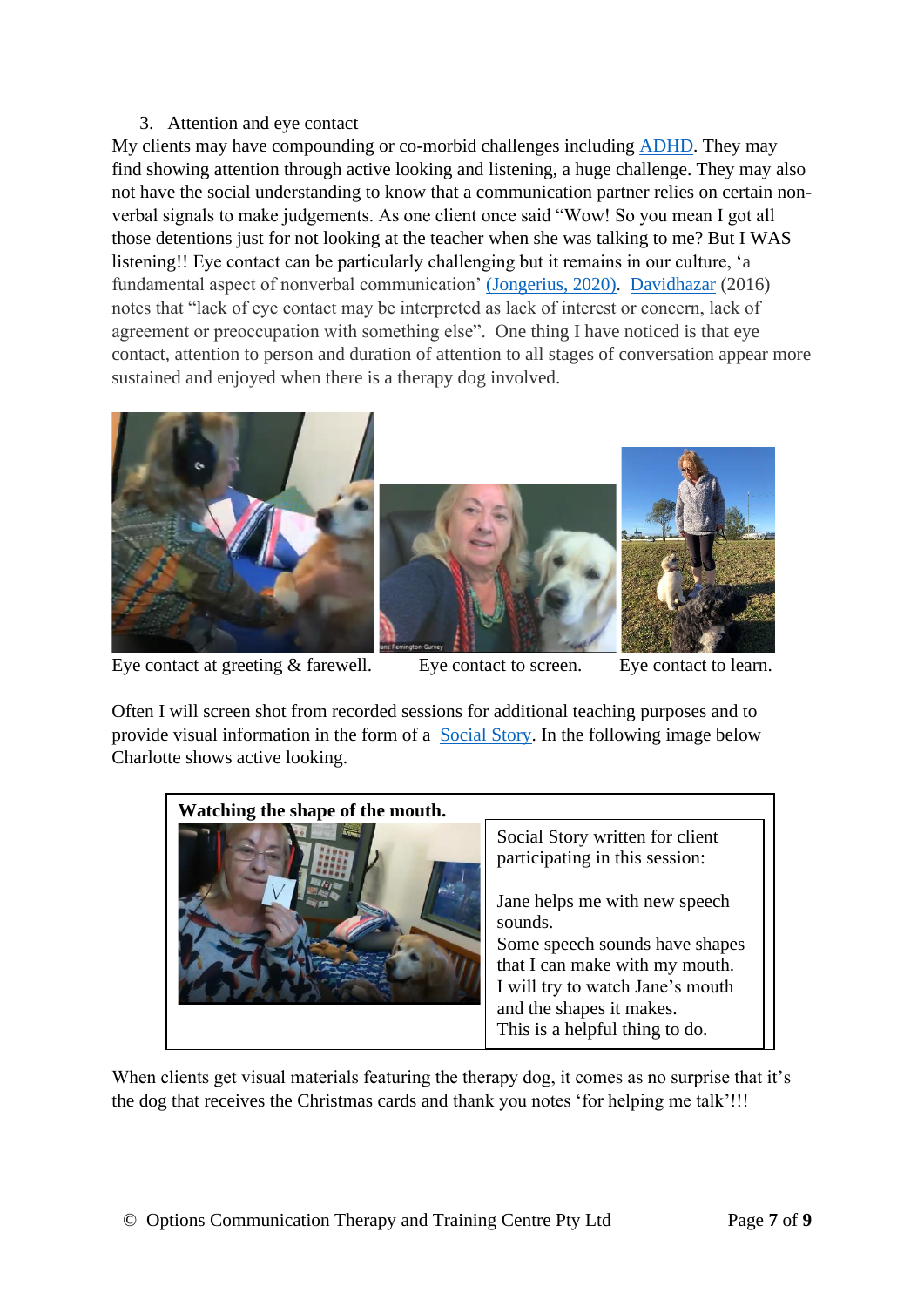### 4. Self-regulation

Being in a state of emotional regulation that is conducive to learning is paramount. The literature notes the potential value of the presence of a dog to elicit calm and a higher quality of expressive language and social interaction in informal and formal environments. See [Story](https://www.storydogs.org.au/)  [Dog](https://www.storydogs.org.au/) and [Courts with intermediaries.](https://www.researchgate.net/publication/330026268_The_use_of_dogs_in_the_courtroom) However, not everyone is comfortable in the presence of a dog and at no time should inclusion of a therapy dog in session be anything but conscientious. Similarly, I have found it to be essential that I have a clear understanding of what the triggers are for my clients...triggers that can take them from calm to a meltdown in the blink of an eye. At no time should there be any risk of harm to any party in any session. This is why we have risk assessments.

The non-judgemental contribution made by the therapy dog in interactions can add to the depth of meaning, pleasure, and pride that a client experiences by having a therapy dog in the same environment, whether it be for reading, exercise, or conventional speech therapy activities. Duration to task may also be extended for some clients – perhaps because the dog contributes to the four C's in my work ethic…calm, cheerfulness, companionship and care.





### **Summary**

Therapy dogs appear from the literature to have a valuable role in the clinical and therapeutic situation, but more research is needed to help guide the training of handlers, the collection of data, and the design of intervention programs. It would be interesting to see whether the use of transcription and notation, can shed more light on the roles played by therapy dog and the handler. They are after all, a team.

Special thanks to: [Heidi Hamilton,](https://www.dogmanshiptraining.com/) [Hilary Paull](http://k9potential.com.au/) and [Sam King](https://therapydog.com.au/) for their information sharing and down to earth approach.

IS Reminator-Guerrey

Dr Jane Remington-Gurney [www.optionsctc.com.au](http://www.optionsctc.com.au/)  May 21st, 2022.